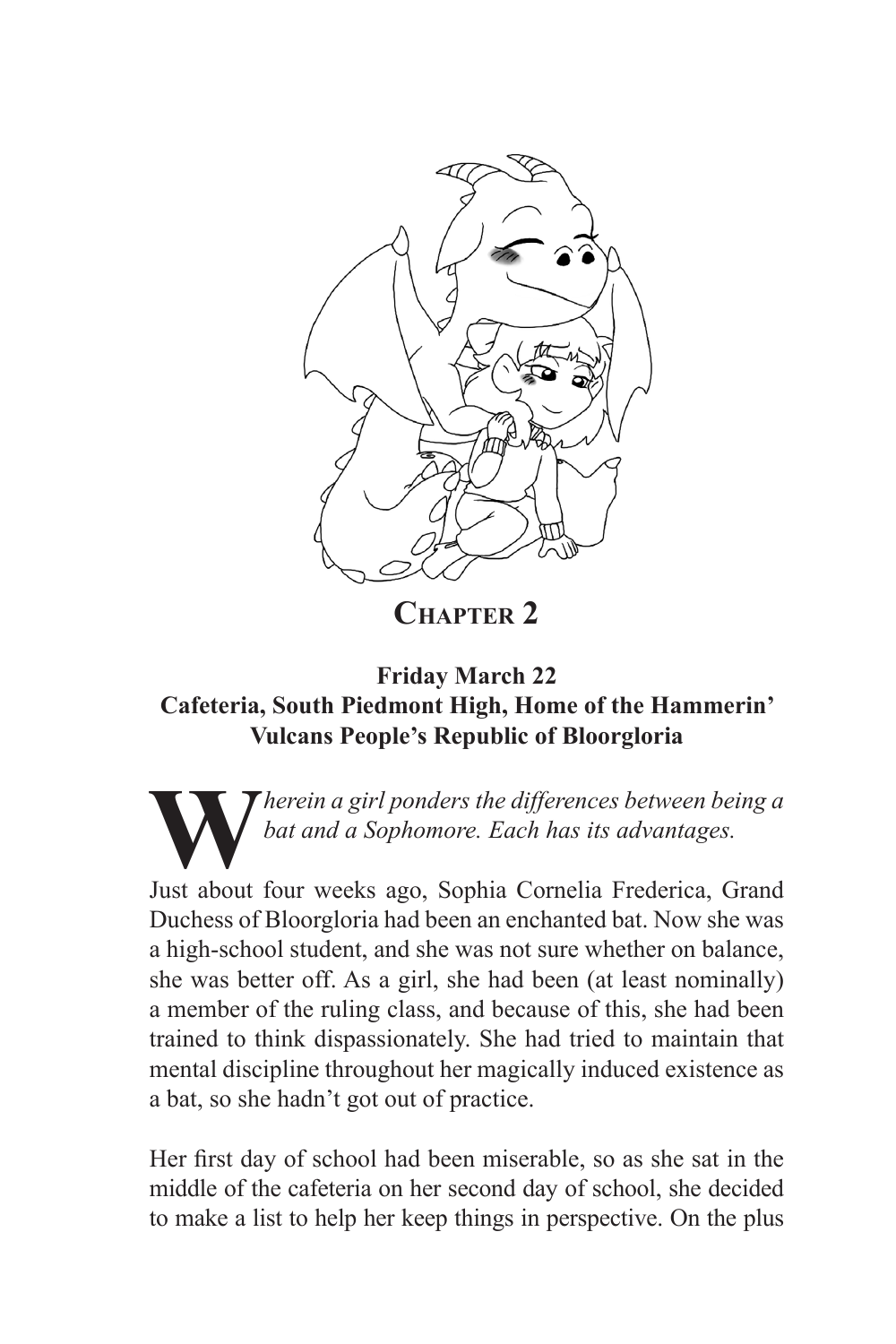side, she put that evil wizards were no longer sucking off her psychic anguish to power their various evil enterprises. On the minus side was the fact that she was in a public high school figuratively drowning in a seething sea of students, all of whom seemed to be screaming at each other in a room apparently designed to amplify and distort higher registers.

Unfortunately, Sophia still retained vestiges of her sensitive bat hearing, and the noise was giving her a blinding head ache. Life as a bat had been relatively quiet and structured. Here in the cafeteria she was simply overwhelmed by a shorter ranger of louder inputs that would have caused her normally upright spine to wilt, if she had let it. She resented the fact that even though she was no longer in bat-shape, being a Sophomore required her to follow every detail of a methodical class schedule to the letter. This wasn't freedom, she thought, it was just a different sort of imprisonment, and she added it to the minus side of her list.

Then, there was the food. While a bat, her diet had consisted of mosquitos and rotten fruit. She didn't have to eat that any more: a plus. Sophia poked at the lumps on the segmented tray in front of her. She was fairly certain that school lunches were not insect based, but couldn't be certain. She decided, on balance, "food" was a draw. At least as a bat she had learned to appreciate protein in all its forms.

"Hey Batgirl, Where's Robin?" Sophia was jostled as someone bumped into her. It had only been a day and a half, but already references to the Caped Crusader were wearing thin, especially since they almost always seemed to be followed by an inane musical scale progression, ending in a loud shout of "Batgirl."

When she had been a Duchess, Sophia's musical tutors had favored Vivaldi She was unprepared to appreciate the music of the peasantry.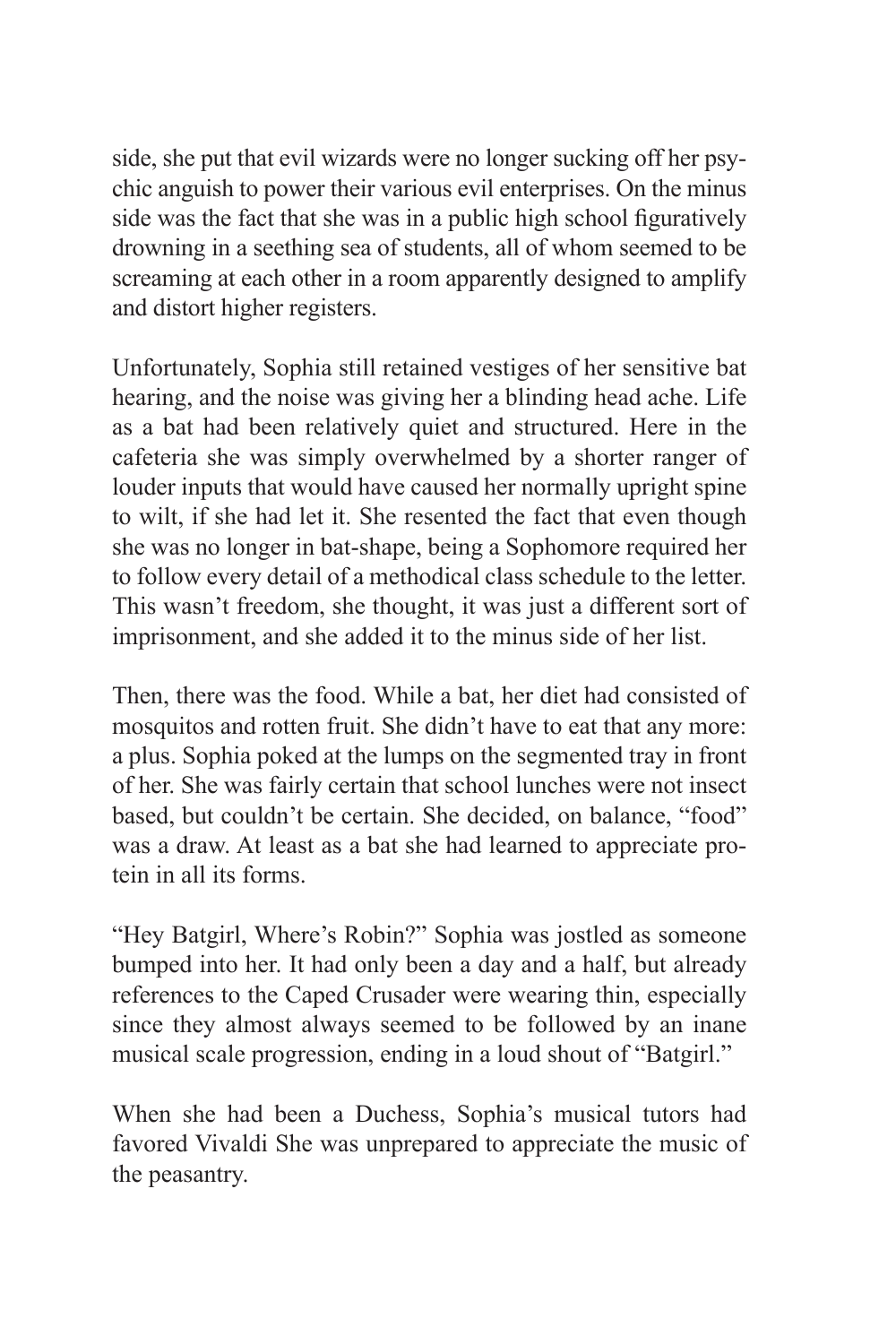And whenever anyone said "Caped Crusader", Sophia still thought of a distant relative.

He had been a great-great-great something or other. He had died in the Crusades. His portrait used to hang in the Great Hall, in between the one who had founded the modern navy, and the one who had introduced winter wheat.

Sophia had walked through the Great Hall every day, when she was a child, and had given called the men in the portraits special nicknames. There had been "Surfer" (in his portrait he was shown becalming the wild surf just by standing on it with the new navy on the horizon and looking pretty smug with himself); "Pinprick" (he was portrayed at the moment of his death, pierced by dozens of arrows on the top of a hill and looking unconcerned) and "Tosser" (scattering seed in the prairie and looking like he was in the middle of sneezing).

It seemed to Sophia that in the century since she had been enchanted, the Revolution had decimated more than the aristocracy; it had also debased the language. Language now consisted screaming "Pow"; Bap!" and "Bam!" and rather more confusingly "Kapow!" "Ker-Sploosh" and "Sock!" For some reason the peasants felt compelled to scream these expressions at her while thrusting themselves into her face rapidly and then tilting their head and body at weird angles. They would then run away, laughing madly and invariably bumping into others of the teeming masses starting another chain reaction which always seems involved with her getting jostled again. Given the way they reacted among themselves, it was seen as the height of wit.

It just made her headache worse.

Sophia was unaccustomed to being jostled in any way shape or form. Social convention, previously reinforced by humorless Cossacks, and the potential threat of execution made uninvited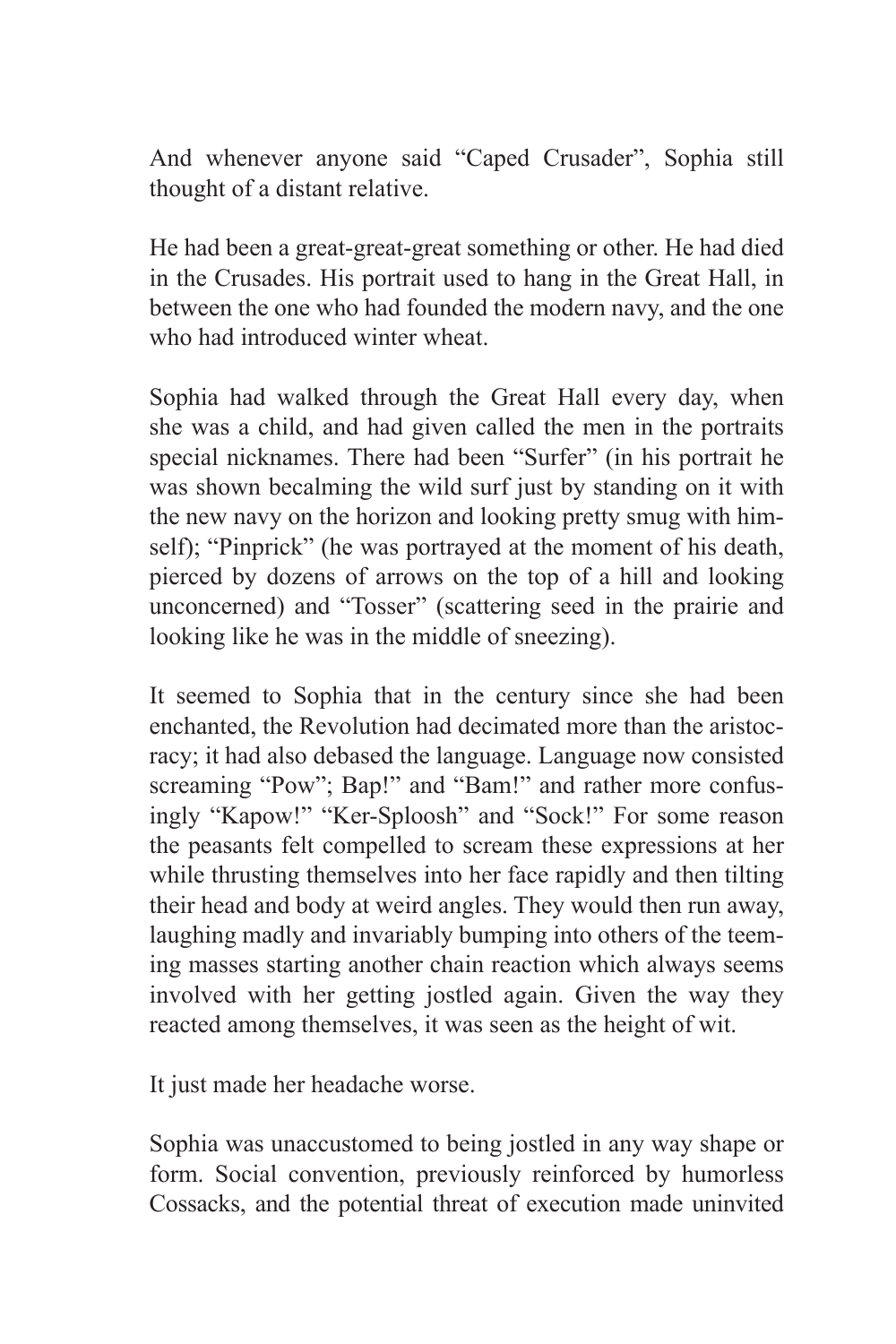touches from strangers a seldom occurrence. For much the same reason, people yelling in her ear had never been much of a problem. There had been the crowds roaring, of course, but in those days, the peasants would have been kept far down in the plaza below, and she had tended to be in the back of the crowd of nobles on the balcony. The social convention of sangfroid also tended to make public executions, to which attendance of nobility was mandatory, in general, quiet affairs.

Well, until the executioner blindfolded the accused. That sometimes got a reaction.

Anyways, it seemed that prior to her arrival, the school had thought about how best to integrate one of the "Homecomers" to the school. She had, of course, not been party to any of the debate, if there even had been one. She had been too busy navigating the unwelcome necessity of arranging for food and lodging at the only hotel willing to accept a dragon as one of its guests. Now there was the biggest plus on Sophia's list: Flaretonia. The dragon and she had been magically imprisoned at the same time, and Sophia was absolutely certain she wouldn't be able to survive this school nightmare if she didn't have Flaretonia to come home to every night. The official Homecoming team had apparently located one of Sophia's last living relatives, but she didn't think there was any reason to thrust herself upon a complete stranger. There was also no reason why a dragon couldn't be present at school, especially one who could shrink to a quite manageable size whenever she wanted, except that it sent the faculty into a spin of panic. Sophia had been thrown into the general population with a class schedule, a map, and a complementary set of gym clothes, and the school principal had told her the campus had a strict "no dragons" policy. She would just have to get along dragon-less like any other student.

Some people, it seemed, still took the rhetoric of the Revolution seriously.